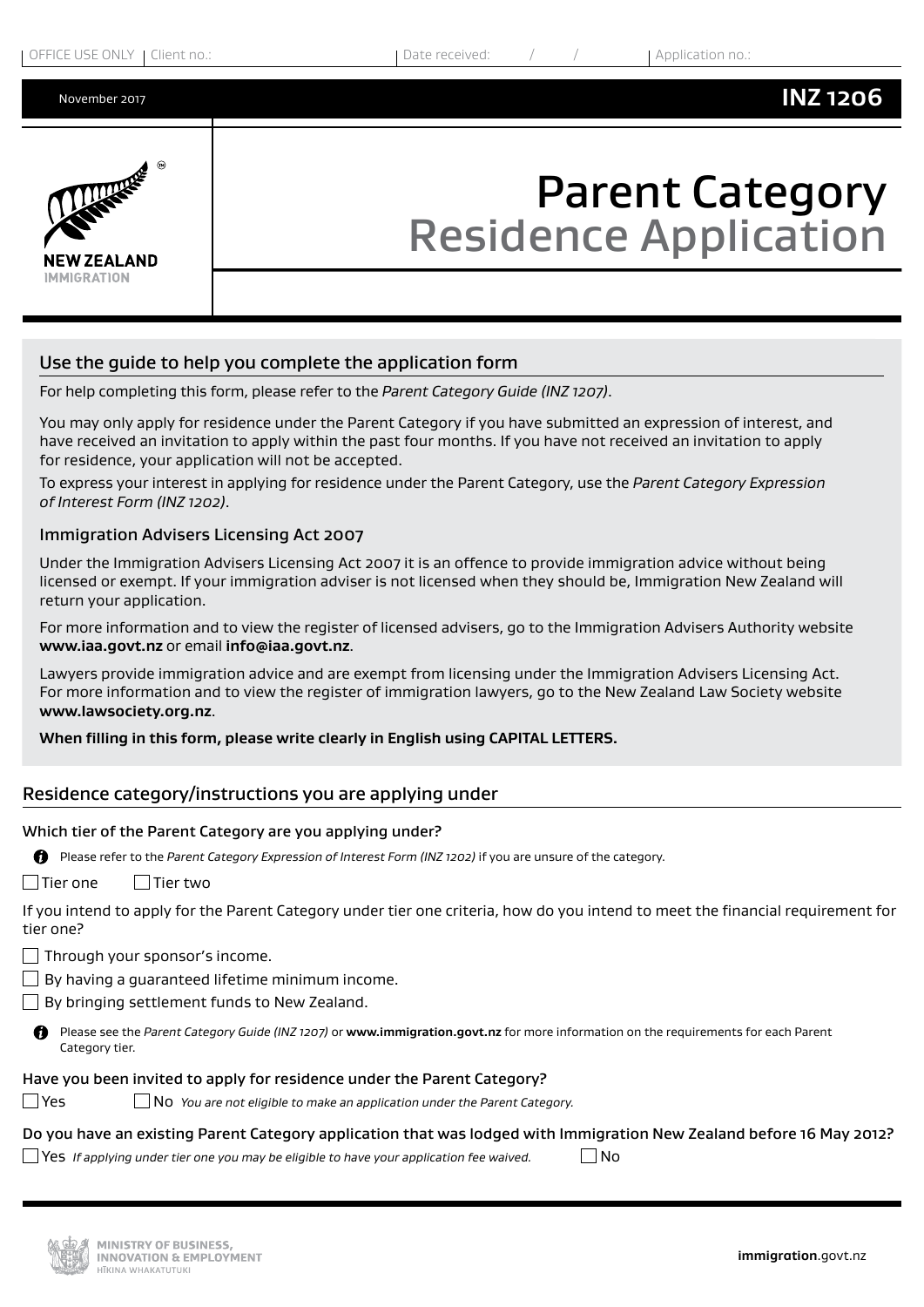# Section A Principal applicant's personal details

# **All principal applicants must complete this section.**

|                             | Attach two passport-size photographs of yourself here.<br>The photographs must be less than six months old.<br>Write your full name on the back of the photographs.                                                                                                  |                                          |
|-----------------------------|----------------------------------------------------------------------------------------------------------------------------------------------------------------------------------------------------------------------------------------------------------------------|------------------------------------------|
| Ø                           | For more information, see 'Your identity and personal details'<br>in the Parent Category Guide.                                                                                                                                                                      | 4.5cm<br>4.5cm                           |
| A1                          | Name as shown in passport                                                                                                                                                                                                                                            |                                          |
|                             | Family/last name                                                                                                                                                                                                                                                     | 3.5cm<br>3.5cm                           |
|                             | Given/first name(s)                                                                                                                                                                                                                                                  |                                          |
| A <sub>2</sub><br><b>A3</b> | Preferred title<br>$Mr \Box$ Mrs $\Box$ Ms $\Box$ Miss $\Box$ Dr $\Box$<br>Other names you are known by or have ever been known by                                                                                                                                   | Other (specify)                          |
| <b>A4</b>                   | Your name in ethnic script                                                                                                                                                                                                                                           |                                          |
| A <sub>5</sub><br>A7        | Gender □ Male □ Female<br>A6 Date of birth <b>DED IMMIT YEY</b><br>Town/city of birth                                                                                                                                                                                |                                          |
|                             |                                                                                                                                                                                                                                                                      |                                          |
|                             | Country of birth                                                                                                                                                                                                                                                     |                                          |
| A <sub>8</sub>              | Other citizenships you hold                                                                                                                                                                                                                                          |                                          |
| A <sub>9</sub>              | Partnership status □ Married<br>$\Box$ Single<br>$\Box$ Partner/De facto                                                                                                                                                                                             | Separated<br>Widowed<br>Divorced         |
| A                           | For definition of partner, see 'Partner's identity and personal details' in the Parent Category Guide.                                                                                                                                                               |                                          |
| <b>A10</b>                  | What is your main occupation? $ $                                                                                                                                                                                                                                    |                                          |
| A <sub>11</sub>             | Details of all passports held                                                                                                                                                                                                                                        |                                          |
|                             | Passport 1                                                                                                                                                                                                                                                           |                                          |
|                             | Number                                                                                                                                                                                                                                                               | Country                                  |
|                             | Issue date   <b>DIDJMIMILY LY LY</b><br>Expiry date<br>$D + D + M + M + Y + Y + Y + Y$                                                                                                                                                                               | Place of issue                           |
|                             | Family/last name as shown in passport                                                                                                                                                                                                                                | Given/first name(s) as shown in passport |
|                             |                                                                                                                                                                                                                                                                      |                                          |
|                             | Passport 2                                                                                                                                                                                                                                                           |                                          |
|                             | Number                                                                                                                                                                                                                                                               | Country                                  |
|                             | <b>Issue date</b><br>Expiry date<br>$D + D + M + M + Y + Y + Y + Y$<br>$\begin{array}{c}\nD_1 D_2 \\ D_3\n\end{array} \begin{array}{c}\nM_1 M_2 \\ M_3\n\end{array} \begin{array}{c}\nM_1 M_2 \\ M_3\n\end{array} \begin{array}{c}\nM_1 M_2 \\ M_1 M_2\n\end{array}$ | Place of issue                           |
|                             | Family/last name as shown in passport                                                                                                                                                                                                                                | Given/first name(s) as shown in passport |
|                             |                                                                                                                                                                                                                                                                      |                                          |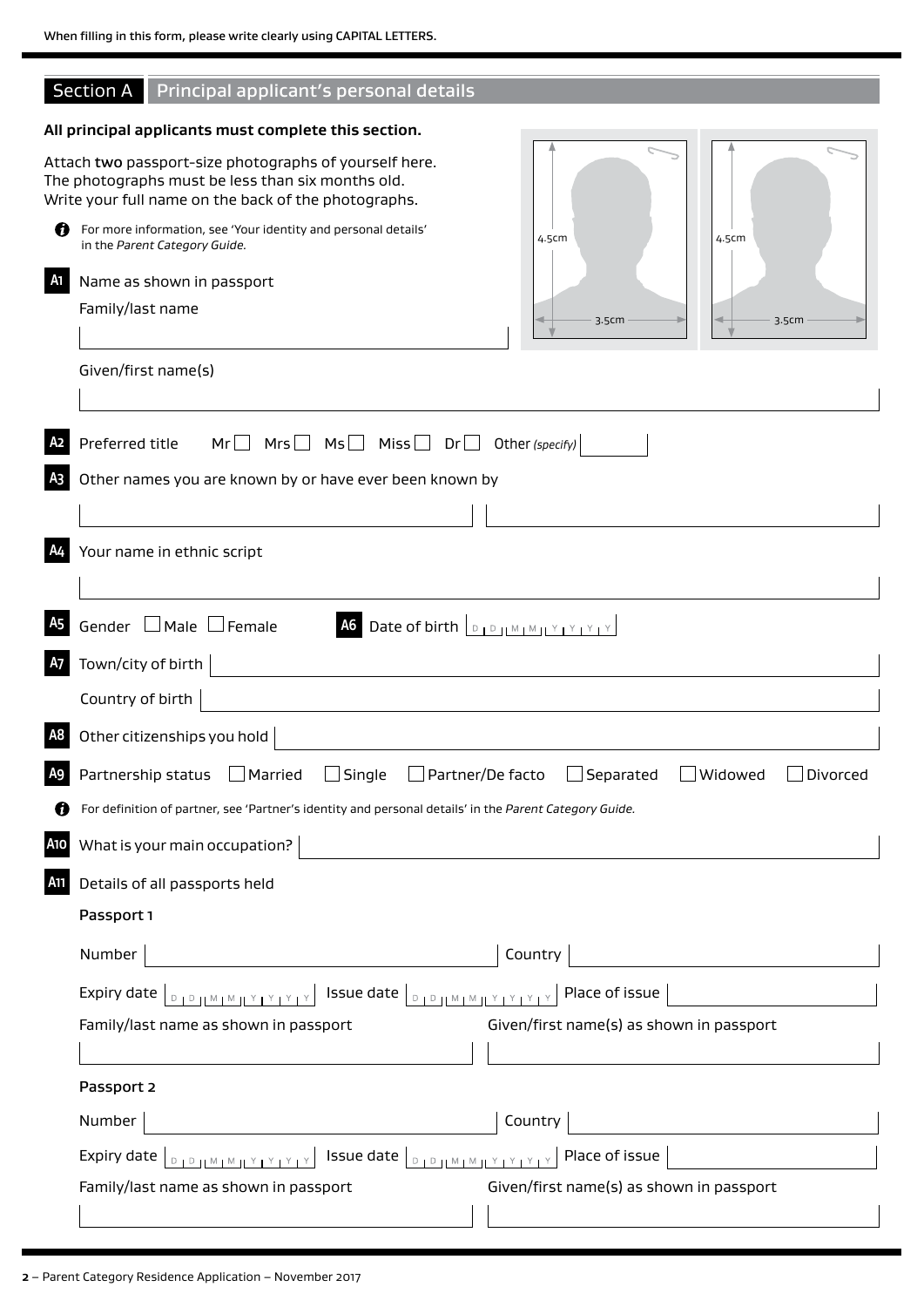|                                                                                                                                                                                                                                                                                                                                                                                                                      | Country                                                                                                                                                                                                                                                 |
|----------------------------------------------------------------------------------------------------------------------------------------------------------------------------------------------------------------------------------------------------------------------------------------------------------------------------------------------------------------------------------------------------------------------|---------------------------------------------------------------------------------------------------------------------------------------------------------------------------------------------------------------------------------------------------------|
| $\overline{S}$ Issue date $ _{\mathbb{D}_{1}\mathbb{D}_{1} \mathbb{M}_{1}\mathbb{M}_{1} \mathbb{Y}_{1}\mathbb{Y}_{1} \mathbb{Y}_{1} \mathbb{Y}_{1} \mathbb{Y}_{1} \mathbb{Y}_{1} \mathbb{Y}_{1} \mathbb{Y}_{1} \mathbb{Y}_{1} \mathbb{Y}_{1} \mathbb{Y}_{1} \mathbb{Y}_{1} \mathbb{Y}_{1} \mathbb{Y}_{1} \mathbb{Y}_{1} \mathbb{Y}_{1} \mathbb{Y}_{1} \mathbb{Y}_{1} \mathbb{Y}_{1} \mathbb{Y}_{1} \mathbb{Y}_{1} \$ | Place of issue                                                                                                                                                                                                                                          |
|                                                                                                                                                                                                                                                                                                                                                                                                                      | Given/first name(s) as shown in passport                                                                                                                                                                                                                |
|                                                                                                                                                                                                                                                                                                                                                                                                                      | Your residential address and telephone number in your home country                                                                                                                                                                                      |
|                                                                                                                                                                                                                                                                                                                                                                                                                      |                                                                                                                                                                                                                                                         |
|                                                                                                                                                                                                                                                                                                                                                                                                                      | Telephone (evening)                                                                                                                                                                                                                                     |
| Email                                                                                                                                                                                                                                                                                                                                                                                                                |                                                                                                                                                                                                                                                         |
|                                                                                                                                                                                                                                                                                                                                                                                                                      |                                                                                                                                                                                                                                                         |
|                                                                                                                                                                                                                                                                                                                                                                                                                      | Telephone (evening)                                                                                                                                                                                                                                     |
| Email                                                                                                                                                                                                                                                                                                                                                                                                                |                                                                                                                                                                                                                                                         |
| Organisation name (if applicable) and address                                                                                                                                                                                                                                                                                                                                                                        |                                                                                                                                                                                                                                                         |
| New Zealand Business Number (for New Zealand businesses only)                                                                                                                                                                                                                                                                                                                                                        |                                                                                                                                                                                                                                                         |
|                                                                                                                                                                                                                                                                                                                                                                                                                      |                                                                                                                                                                                                                                                         |
|                                                                                                                                                                                                                                                                                                                                                                                                                      | Telephone (evening)                                                                                                                                                                                                                                     |
| Email                                                                                                                                                                                                                                                                                                                                                                                                                |                                                                                                                                                                                                                                                         |
|                                                                                                                                                                                                                                                                                                                                                                                                                      | Do you authorise the person stated at $A_4$ to act on your behalf? $\Box$ Yes $\Box$ No                                                                                                                                                                 |
| organisation named at  A14  to act on your behalf (if applicable)?                                                                                                                                                                                                                                                                                                                                                   | Do you authorise all other licensed immigration advisers or persons exempt from licensing who work for the                                                                                                                                              |
|                                                                                                                                                                                                                                                                                                                                                                                                                      | Yes Note: the person identified at $\overline{A_4}$ will receive all communication from Immigration New Zealand.                                                                                                                                        |
| NO Only the person indicated at $A_4$ may act on my behalf.                                                                                                                                                                                                                                                                                                                                                          |                                                                                                                                                                                                                                                         |
| Have you received immigration advice on this application?                                                                                                                                                                                                                                                                                                                                                            |                                                                                                                                                                                                                                                         |
| You can find a definition of immigration advice at www.immigration.govt.nz/advice.                                                                                                                                                                                                                                                                                                                                   | Yes Make sure that your immigration adviser completes Section H: Immigration adviser's details.                                                                                                                                                         |
|                                                                                                                                                                                                                                                                                                                                                                                                                      | Your New Zealand residential address and telephone number (if you are already in New Zealand)<br>Name and address for communication about this application<br>Same as address at $ A_{12} $ , or $\Box$ Same as address at $ A_{13} $ , or $\Box$ Other |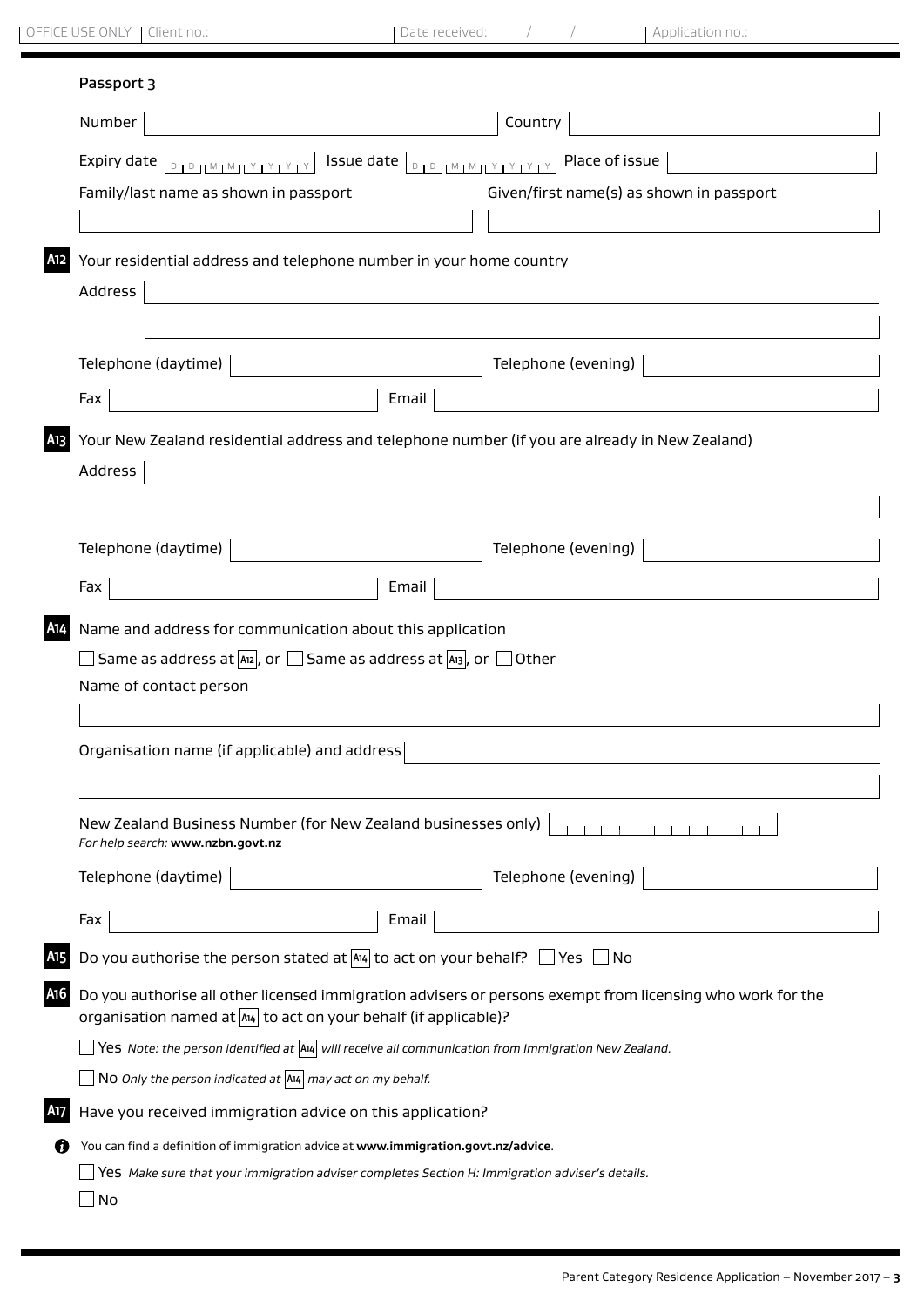**A18** Would you like us to email you instructions for registering to check online how your application is progressing? ■Yes ■No

|                    | Section B   Partner's personal details                                                                                                                                                                                   |
|--------------------|--------------------------------------------------------------------------------------------------------------------------------------------------------------------------------------------------------------------------|
| or same sex).<br>n | A partner may be either legally married, or in a civil union, or in<br>a de facto relationship (whether opposite<br>For more information, see 'Partner's identity and personal details' in the<br>Parent Category Guide. |
|                    | 4.5cm<br>4.5cm<br>Attach two passport-size photographs of your partner<br>here. The photographs must be less than six months old.<br>Write your partner's full name on the back of the photograph.<br>3.5cm<br>3.5cm     |
| <b>B</b> 1         | Partner's name as shown in passport                                                                                                                                                                                      |
|                    | Family/last name                                                                                                                                                                                                         |
|                    |                                                                                                                                                                                                                          |
|                    | Given/first name(s)                                                                                                                                                                                                      |
|                    |                                                                                                                                                                                                                          |
|                    | Partner's preferred title                                                                                                                                                                                                |
|                    | $Mrs$ $Ms$ $Miss$ $Dr$ $Other$ (specify)<br>$Mr $                                                                                                                                                                        |
|                    | Other names your partner is known by or has ever been known by                                                                                                                                                           |
|                    |                                                                                                                                                                                                                          |
|                    | Partner's name in ethnic script                                                                                                                                                                                          |
|                    | Partner's gender □ Male □ Female<br>B6 Date of birth <b>DED IMMITTYYYY</b>                                                                                                                                               |
|                    | Partner's town/city of birth                                                                                                                                                                                             |
|                    | Partner's country of birth                                                                                                                                                                                               |
|                    | Other citizenships your partner holds                                                                                                                                                                                    |
|                    | Details of all passports held by your partner                                                                                                                                                                            |
|                    | Passport 1                                                                                                                                                                                                               |
|                    | Country<br>Number                                                                                                                                                                                                        |
|                    | Place of issue<br>Issue date $ _{\mathbb{D}_1 \mathbb{D}_1   \mathbb{M}_1 \mathbb{M}_2   \mathbb{M}_2 \mathbb{N}_1   \mathbb{M}_1}$<br>Expiry date<br>$D + D + M + M + Y + Y +$                                          |
|                    | Given/first name(s) as shown in passport<br>Family/last name as shown in passport                                                                                                                                        |
|                    |                                                                                                                                                                                                                          |
|                    |                                                                                                                                                                                                                          |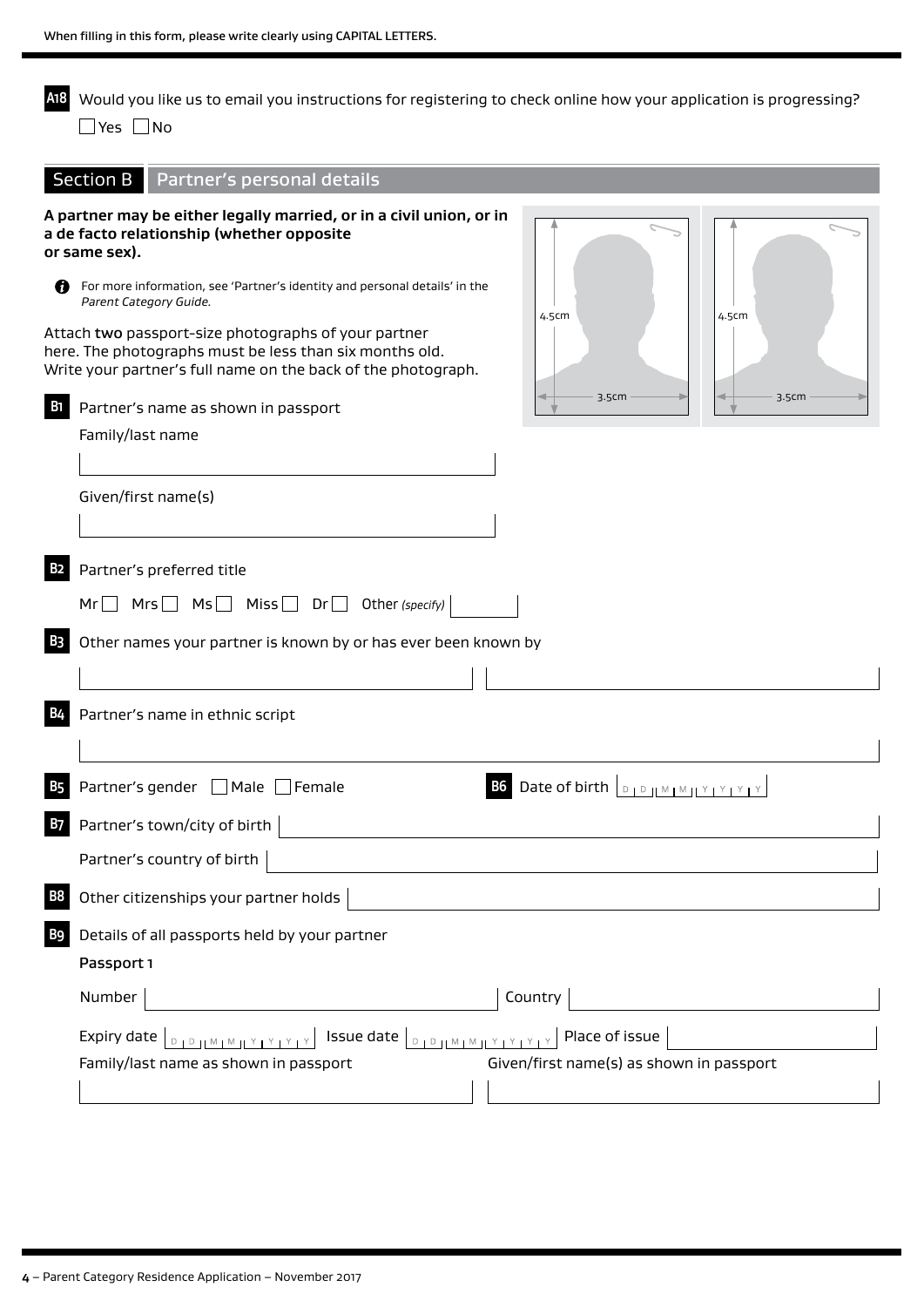| Passport 2                                                                                                              |                                                                                                                                                                                                                                                                                                                           |  |
|-------------------------------------------------------------------------------------------------------------------------|---------------------------------------------------------------------------------------------------------------------------------------------------------------------------------------------------------------------------------------------------------------------------------------------------------------------------|--|
| Number                                                                                                                  | Country                                                                                                                                                                                                                                                                                                                   |  |
| Expiry date<br>$1D 11 11 11 11 11 11$                                                                                   | Issue date   <b>DED   MEMBEX 17 17 17 1</b><br>Place of issue                                                                                                                                                                                                                                                             |  |
| Family/last name as shown in passport                                                                                   | Given/first name(s) as shown in passport                                                                                                                                                                                                                                                                                  |  |
|                                                                                                                         |                                                                                                                                                                                                                                                                                                                           |  |
| Passport 3                                                                                                              |                                                                                                                                                                                                                                                                                                                           |  |
| Number                                                                                                                  | Country                                                                                                                                                                                                                                                                                                                   |  |
| Expiry date $\left[\begin{array}{c} 0 & 1 & 0 \end{array}\right]$ $\left[\begin{array}{c} 0 & 1 & 0 \end{array}\right]$ | $\left\lceil \frac{1}{2} \right\rceil$ Issue date $\left\lfloor \frac{1}{2} \right\rfloor$ $\left\lfloor \frac{1}{2} \right\rfloor$ $\left\lfloor \frac{1}{2} \right\rfloor$ $\left\lfloor \frac{1}{2} \right\rfloor$ $\left\lfloor \frac{1}{2} \right\rfloor$ $\left\lfloor \frac{1}{2} \right\rfloor$<br>Place of issue |  |
| Family/last name as shown in passport                                                                                   | Given/first name(s) as shown in passport                                                                                                                                                                                                                                                                                  |  |
|                                                                                                                         |                                                                                                                                                                                                                                                                                                                           |  |
| Is your partner included in this application?                                                                           |                                                                                                                                                                                                                                                                                                                           |  |
|                                                                                                                         | $\Box$ Yes You must provide evidence of your relationship as described in the 'Partner's identity and personal details' section in the Parent                                                                                                                                                                             |  |
| Category Guide.<br>No                                                                                                   |                                                                                                                                                                                                                                                                                                                           |  |
|                                                                                                                         |                                                                                                                                                                                                                                                                                                                           |  |
|                                                                                                                         |                                                                                                                                                                                                                                                                                                                           |  |
| <b>Additional details</b><br><b>Section C</b>                                                                           |                                                                                                                                                                                                                                                                                                                           |  |
|                                                                                                                         | Complete this section for everyone included in the application aged 17 years or over.                                                                                                                                                                                                                                     |  |
|                                                                                                                         | Do you or any other person included in this application have a national identity number, or other unique identifier                                                                                                                                                                                                       |  |
| that was issued to you by any government?                                                                               |                                                                                                                                                                                                                                                                                                                           |  |
| Yes Provide details $\Box$ No                                                                                           |                                                                                                                                                                                                                                                                                                                           |  |
|                                                                                                                         | Name of applicant<br>National identity number/unique identifier                                                                                                                                                                                                                                                           |  |
| 1.                                                                                                                      |                                                                                                                                                                                                                                                                                                                           |  |
| 2.                                                                                                                      |                                                                                                                                                                                                                                                                                                                           |  |
| 3.                                                                                                                      |                                                                                                                                                                                                                                                                                                                           |  |
| 4.                                                                                                                      |                                                                                                                                                                                                                                                                                                                           |  |
| 5.                                                                                                                      |                                                                                                                                                                                                                                                                                                                           |  |
| 6.                                                                                                                      |                                                                                                                                                                                                                                                                                                                           |  |
| or law enforcement agency?                                                                                              | Have you or any other person included in this application been associated with any intelligence agency or group,                                                                                                                                                                                                          |  |
| Yes Describe how you/they were involved.                                                                                | - I No                                                                                                                                                                                                                                                                                                                    |  |
|                                                                                                                         |                                                                                                                                                                                                                                                                                                                           |  |
|                                                                                                                         |                                                                                                                                                                                                                                                                                                                           |  |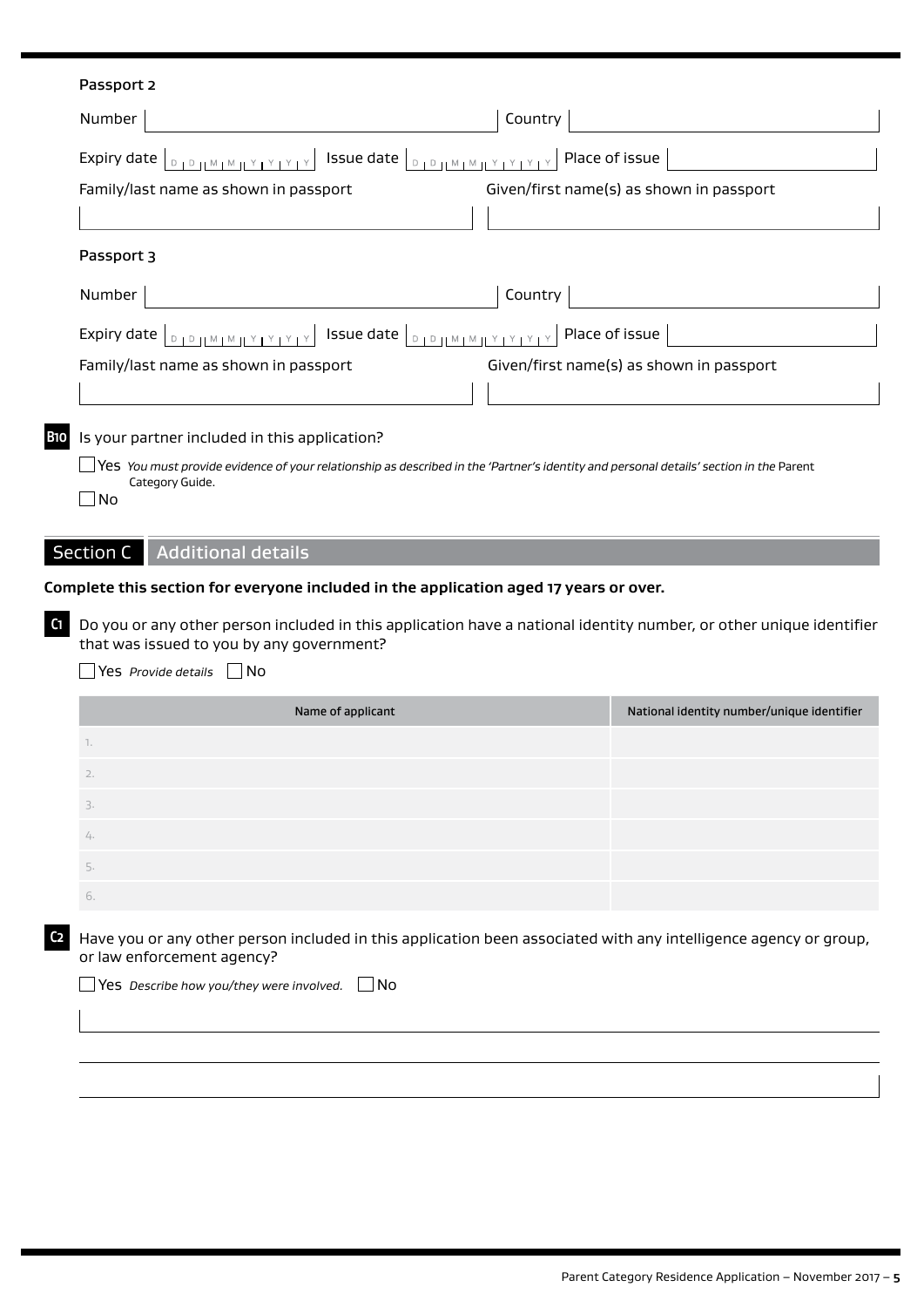**C3** Have you or any other person included in this application completed military service in any country?

Yes. *Provide information about your/their military service including the dates of your/their military service, your/their position and rank, the unit or units that you/they served in, and your/their role within each unit.*

| ۰, |
|----|
|----|

| Full name | Date from<br>(DD/MM/YY)  | Date to<br>(DD/MM/YY)                                                                                                                                                                                                                       | Rank | Unit name or number | Role |
|-----------|--------------------------|---------------------------------------------------------------------------------------------------------------------------------------------------------------------------------------------------------------------------------------------|------|---------------------|------|
|           |                          | $\begin{array}{ccccccc} \end{array}$ / / /                                                                                                                                                                                                  |      |                     |      |
|           |                          | $\begin{array}{ccccccc} \end{array}$ / / /                                                                                                                                                                                                  |      |                     |      |
|           | $\sqrt{2}$               | $\frac{1}{2}$                                                                                                                                                                                                                               |      |                     |      |
|           |                          | $\begin{array}{cccc} \begin{array}{cccc} \end{array} & \begin{array}{cccc} \end{array} & \begin{array}{cccc} \end{array} & \begin{array}{cccc} \end{array} & \begin{array}{cccc} \end{array} & \begin{array}{cccc} \end{array} \end{array}$ |      |                     |      |
|           | $\overline{\phantom{a}}$ | $\frac{1}{2}$                                                                                                                                                                                                                               |      |                     |      |
|           |                          | $\begin{array}{ccccccc} \end{array}$ / / /                                                                                                                                                                                                  |      |                     |      |
|           |                          |                                                                                                                                                                                                                                             |      |                     |      |

List any military identity numbers you/they were given.

**C4** Are you or any other person included in this application presently subject to military service obligations in any country?

Yes No *If no, and you/they are a citizen of a country in which compulsory military service exists, give details.*

**C5** Have you or any other person included in this application been associated with any group or organisation that has used or promoted violence to further their aims?

Yes *Describe how you/they were involved.* No

**C6** Have you or any other person included in this application ever committed or been involved in war crimes, crimes against humanity, and/or human rights abuses?

Yes *Describe how you/they were involved.* No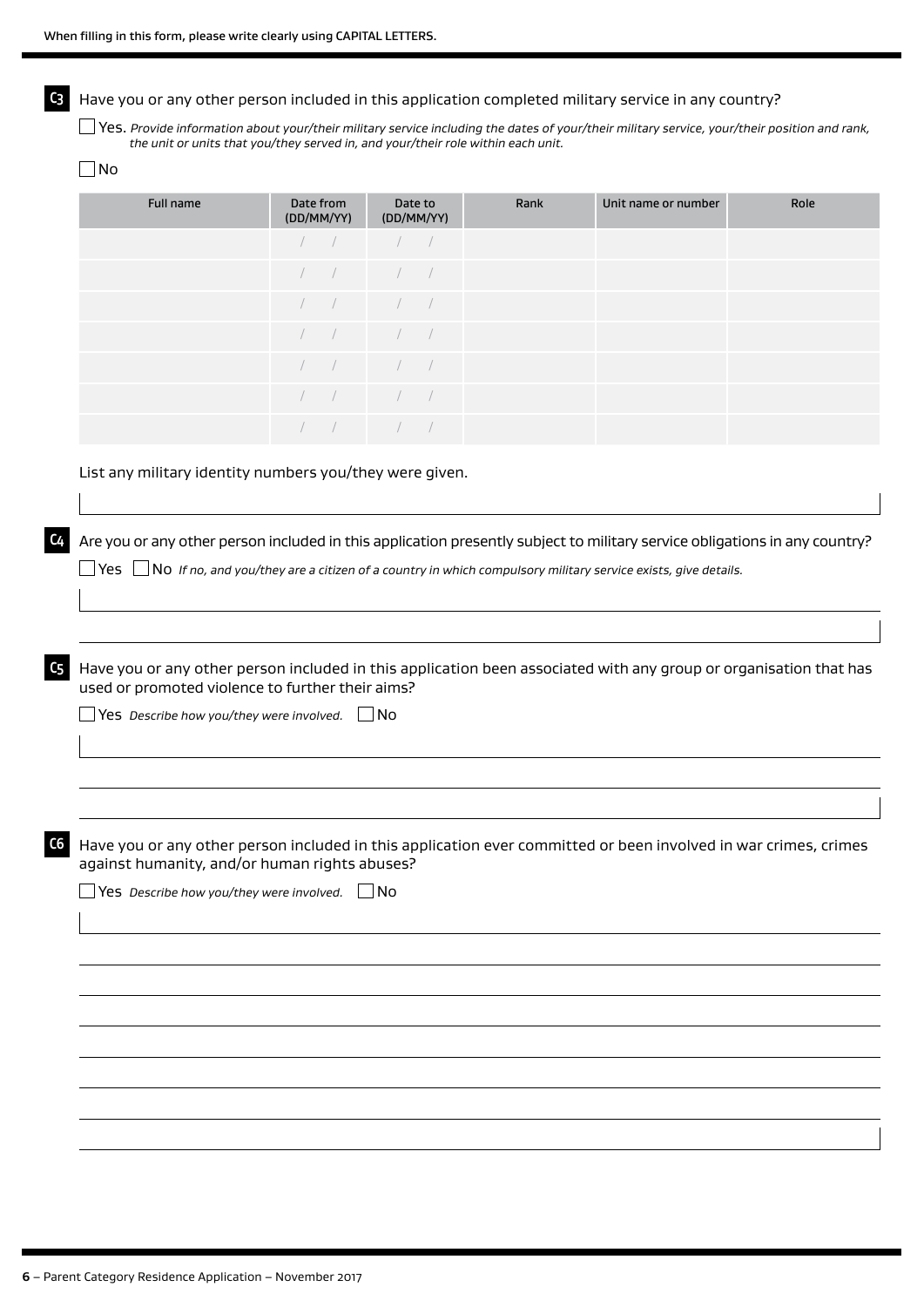# Section D Character requirements

#### **The following questions apply to every person included in this application 17 years of age and over.**

For more information, see 'Character requirements' in the *Parent Category Guide*.

**D1** List the countries you and/or your family have lived in for 12 months or more in (whether on one visit or intermittently) the last 10 years, with the dates you began and ended living there. If you do not know the exact dates you began and ended living in a country, give approximate dates. Please include your home country.

### Name of applicant or family member

| Date of arrival<br>$\begin{array}{c c c c c c} \hline \multicolumn{3}{c }{\textbf{D}} & \multicolumn{3}{c }{\textbf{D}} & \multicolumn{3}{c }{\textbf{M}} & \multicolumn{3}{c }{\textbf{M}} & \multicolumn{3}{c }{\textbf{M}} & \multicolumn{3}{c }{\textbf{M}} & \multicolumn{3}{c }{\textbf{M}} & \multicolumn{3}{c }{\textbf{M}} & \multicolumn{3}{c }{\textbf{M}} & \multicolumn{3}{c }{\textbf{M}} & \multicolumn{3}{c }{\textbf{M}} & \multicolumn{3}{c }{\textbf$ | Date of departure<br>$D D D M M M Y Y Y Y Y$                                                                                                                                                                                            |
|--------------------------------------------------------------------------------------------------------------------------------------------------------------------------------------------------------------------------------------------------------------------------------------------------------------------------------------------------------------------------------------------------------------------------------------------------------------------------|-----------------------------------------------------------------------------------------------------------------------------------------------------------------------------------------------------------------------------------------|
| Name of applicant or family member                                                                                                                                                                                                                                                                                                                                                                                                                                       |                                                                                                                                                                                                                                         |
| Name of country                                                                                                                                                                                                                                                                                                                                                                                                                                                          |                                                                                                                                                                                                                                         |
| Date of arrival $ _{D+D+1}$ M $_{H+1}$ Y $_{H+2}$ Y $_{H+2}$                                                                                                                                                                                                                                                                                                                                                                                                             | Date of departure<br>$D + D + M + M + Y + Y + Y + Y$                                                                                                                                                                                    |
| Name of applicant or family member                                                                                                                                                                                                                                                                                                                                                                                                                                       |                                                                                                                                                                                                                                         |
|                                                                                                                                                                                                                                                                                                                                                                                                                                                                          |                                                                                                                                                                                                                                         |
| Name of country                                                                                                                                                                                                                                                                                                                                                                                                                                                          |                                                                                                                                                                                                                                         |
| Date of arrival $\left[ \begin{array}{c} \mathbb{D} & \mathbb{D} & \mathbb{D} & \mathbb{D} & \mathbb{D} & \mathbb{D} & \mathbb{D} & \mathbb{D} & \mathbb{D} & \mathbb{D} & \mathbb{D} & \mathbb{D} & \mathbb{D} & \mathbb{D} & \mathbb{D} & \mathbb{D} & \mathbb{D} & \mathbb{D} & \mathbb{D} & \mathbb{D} & \mathbb{D} & \mathbb{D} & \mathbb{D} & \mathbb{D} & \mathbb{D} & \mathbb{D} & \mathbb{D} & \mathbb{D$                                                       | Date of departure<br>$\begin{array}{c}\n\mathbf{D} \parallel \mathbf{D} \parallel \mathbf{D} \parallel \mathbf{M} \parallel \mathbf{M} \parallel \mathbf{Y} \parallel \mathbf{Y} \parallel \mathbf{Y} \parallel \mathbf{Y} \end{array}$ |
| Name of applicant or family member                                                                                                                                                                                                                                                                                                                                                                                                                                       |                                                                                                                                                                                                                                         |
|                                                                                                                                                                                                                                                                                                                                                                                                                                                                          |                                                                                                                                                                                                                                         |
| Name of country                                                                                                                                                                                                                                                                                                                                                                                                                                                          |                                                                                                                                                                                                                                         |
| Date of arrival<br>$D + D +  M + M + M + Y + Y + Y $                                                                                                                                                                                                                                                                                                                                                                                                                     | Date of departure<br>$D + D + M + M + Y + Y + Y + Y$                                                                                                                                                                                    |

 $\Box$  Yes  $\Box$  No

Have you attached police certificates for each person aged 17 years and over included in your application from your country/countries of citizenship?

# $\Box$ Yes  $\Box$ No

If you have not provided all of the police certificates required, please explain why.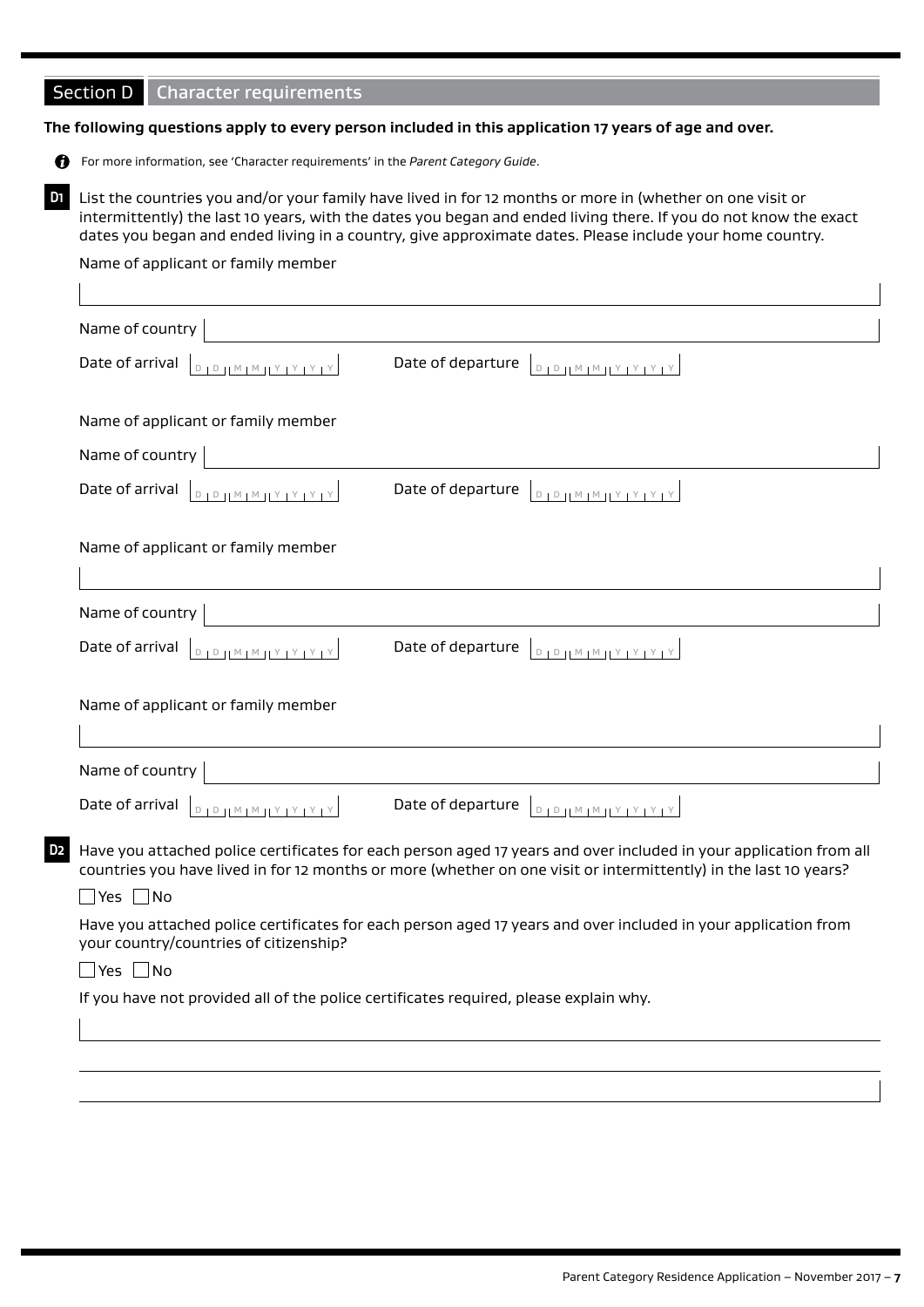|                                         |                                                                                              | Have you and your partner (if included) submitted a medical certificate and chest X-ray certificate completed and<br>dated by a medical practitioner within the last 36 months with another Immigration New Zealand application?                                                                                                                           |                                           |
|-----------------------------------------|----------------------------------------------------------------------------------------------|------------------------------------------------------------------------------------------------------------------------------------------------------------------------------------------------------------------------------------------------------------------------------------------------------------------------------------------------------------|-------------------------------------------|
| Yes Provide details in the table below. |                                                                                              |                                                                                                                                                                                                                                                                                                                                                            |                                           |
| Go to E2                                |                                                                                              | No A General Medical Certificate (INZ 1007) and Chest X-ray Certificate (INZ 1096) must be provided for every person included in this application.                                                                                                                                                                                                         |                                           |
|                                         | <b>Full name</b>                                                                             | Type of application                                                                                                                                                                                                                                                                                                                                        | Date application was<br>lodged (dd/mm/yy) |
| 1.                                      |                                                                                              |                                                                                                                                                                                                                                                                                                                                                            |                                           |
| 2.                                      |                                                                                              |                                                                                                                                                                                                                                                                                                                                                            |                                           |
|                                         | 36 months you do not need to provide further certificates now, unless:                       | If you and your partner (if included) have submitted a medical certificate and chest X-ray certificate in the last                                                                                                                                                                                                                                         |                                           |
| for further information).               |                                                                                              | · you or your partner's health status has deteriorated since your previous medical certificate was issued, or<br>. you or your partner have spent six consecutive months since your last chest X-ray certificate was issued, in a<br>country, area or territory not listed as having a low incidence of TB (see the leaflet Health Requirements (INZ 1121) |                                           |
|                                         | Otherwise we will tell you if you need any further medical information. Go to $ E $ .        |                                                                                                                                                                                                                                                                                                                                                            |                                           |
|                                         |                                                                                              | If you or your partner (if included) have not submitted a medical certificate and chest X-ray certificate completed<br>and dated by a medical practitioner within the last 36 months, you will have to provide certificates now. Go to $ z $ .                                                                                                             |                                           |
| Tick below.                             |                                                                                              |                                                                                                                                                                                                                                                                                                                                                            |                                           |
|                                         |                                                                                              | $\Box$ I do not have to provide any medical certificates or chest X-ray certificates at this stage.                                                                                                                                                                                                                                                        |                                           |
|                                         |                                                                                              | I attach a General Medical Certificate (INZ 1007) for $\Box$ Principal applicant $\Box$ Partner. Go to $\mathfrak{g}_1$                                                                                                                                                                                                                                    |                                           |
|                                         |                                                                                              | I attach a Chest X-ray Certificate (INZ 1096) for $\Box$ Principal applicant $\Box$ Partner. Go to $\overline{\mathfrak{s}}$                                                                                                                                                                                                                               |                                           |
|                                         | Immigration New Zealand on your behalf?                                                      | Tick the option that applies to you: Is a physician submitting your medical and/or chest X-ray certificate to                                                                                                                                                                                                                                              |                                           |
|                                         | Yes Has your physician supplied you with an eMedical reference Code (NZER)?                  |                                                                                                                                                                                                                                                                                                                                                            |                                           |
|                                         | Yes Enter your eMedical Reference Code here.                                                 |                                                                                                                                                                                                                                                                                                                                                            |                                           |
|                                         |                                                                                              |                                                                                                                                                                                                                                                                                                                                                            |                                           |
|                                         | $\rfloor$ $\sf{No}$ Enter the name of the clinic that is submitting your health information. |                                                                                                                                                                                                                                                                                                                                                            |                                           |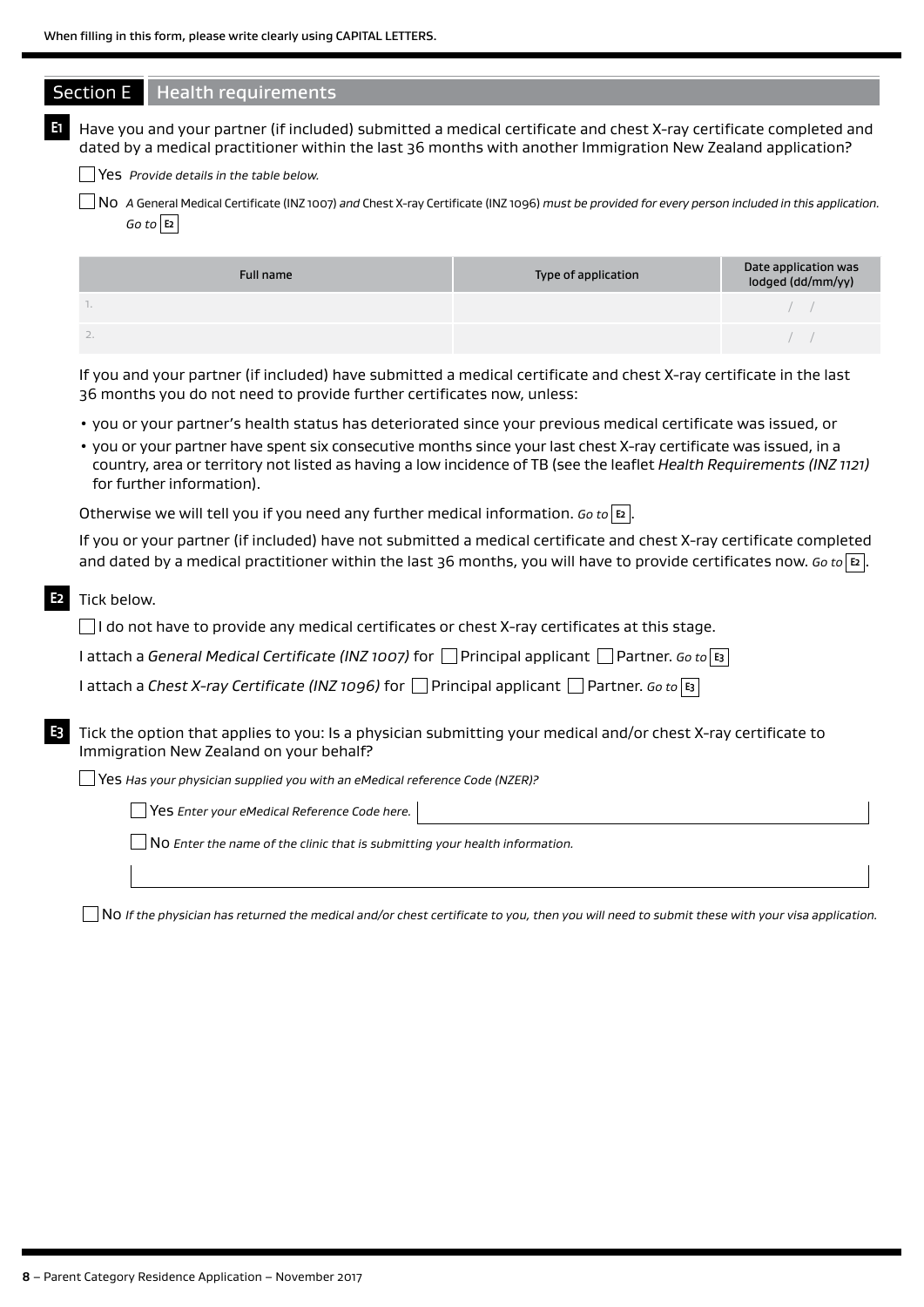# Section F Application requirements

#### Evidence you must provide

You must provide:

- evidence of your relationship to your sponsoring New Zealand resident or citizen adult child
- a completed *Parent Category Expression of Interest Form (INZ 1202)*
- a completed *Sponsorship Form for Residence (INZ 1024)*
- document(s) showing that you, your sponsor and/or your sponsor's partner meets the minimum financial requirements for the tier you are applying under, and
- if applying under tier two, you must provide evidence of your relationship to each of your children and evidence of where they live.
	- For more information, see 'Application requirements' in the *Parent Category Guide*.

#### **F1** Have you:

- checked the content of your *Parent Category Expression of Interest Form (INZ 1202)*?  $\Box$  Yes  $\Box$  No
- updated that form to reflect your current circumstances (where necessary)?  $\Box$  Yes  $\Box$  No
- completed and signed the form?  $\Box$  Yes  $\Box$  No.
- Has your sponsor completed and signed the *Sponsorship Form for Residence (INZ 1024)*? γes No
- **F3** If you are applying under tier one, please indicate how you meet the financial requirements and the evidence provided:

I am applying under tier two. *Go to Section G: Declaration.*

- $\Box$  My sponsor meets the income threshold and has provided evidence with their sponsorship form. *Go to Section G: Declaration.*
- $\Box$  I have sufficient settlement funds (or assets that can be liquidated) that I can bring to New Zealand and have listed the documents provided below.
- $\Box$  I have a sufficient guaranteed lifetime income and have listed documents provided below.

Please list the documents provided: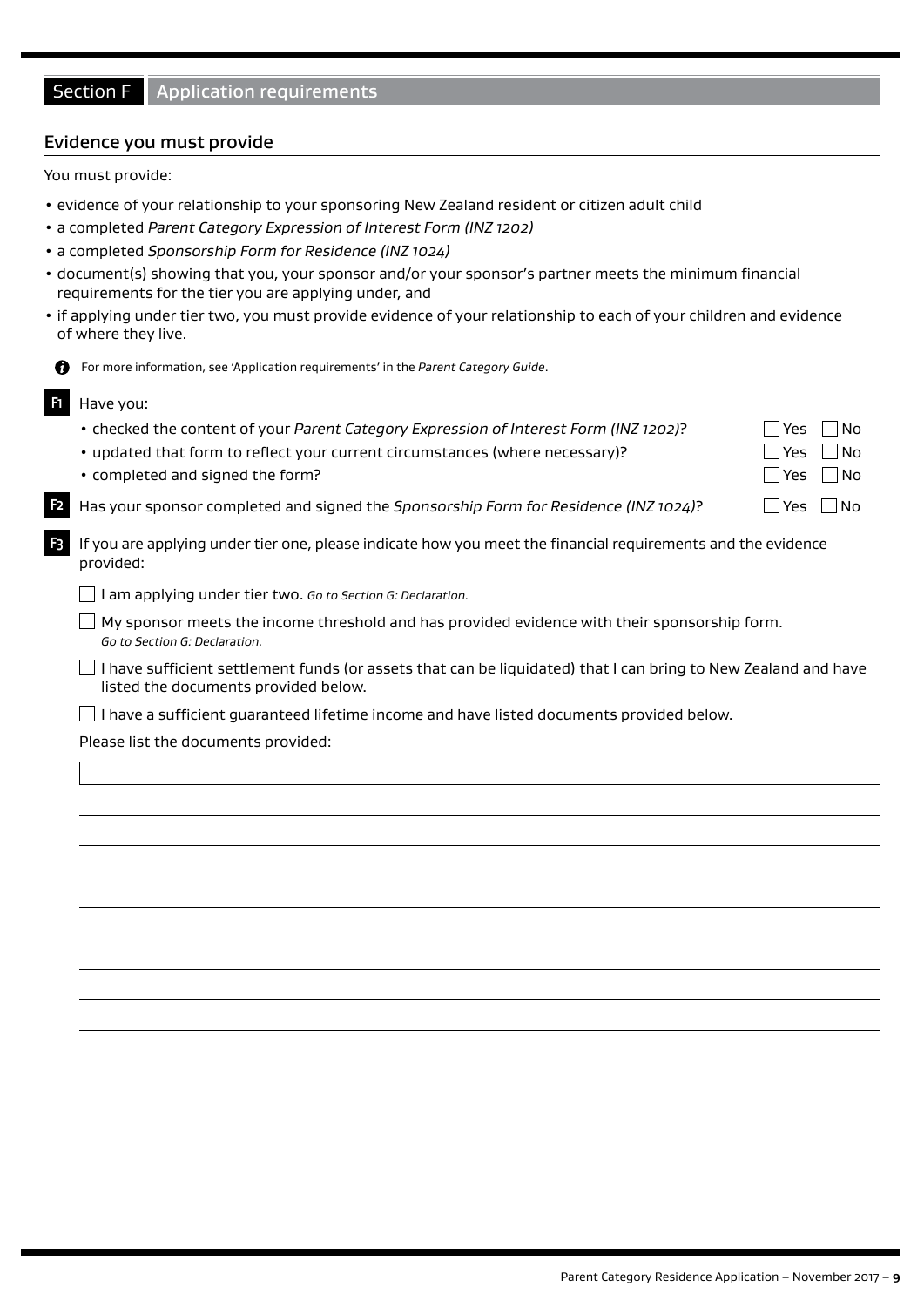# Section G Declaration

**This section must be signed by the principal applicant and any partner who is included in the application. Make sure you understand the declarations below before you sign them.**



For more information, see 'Declarations' in the *Parent Category Guide*.

I understand that if I make any false statements, or provide any false or misleading information, or have changed or altered this form in any way, my application may be declined, or I may become liable for deportation.

I understand the notes and questions in this form and I declare the information given about myself and my partner is true and complete.

I declare that I have listed all my family members, including any adopted by custom and my grandparents or legal guardians (if any) if both my parents are deceased, and understand that the non-declaration of any family members may result in that family member not being recognised as part of my family in future applications, my application being declined or that I will become liable for deportation from New Zealand.

I will inform Immigration New Zealand of any relevant fact or change of circumstances that may (i) affect the decision on my application for a visa, or (ii) affect the decision to grant entry permission based on the visa for which I am applying.

I am aware that convictions for certain criminal offences committed up to 10 years after first being granted a residence class visa can result in deportation from New Zealand.

I declare that there are no matters or warrants outstanding, or investigations of any kind, which could have any current or future effect on the assessment of my good character or the good character of any other persons included in this application.

I understand that if I have received immigration advice from an immigration adviser and if that immigration adviser is not licensed under the Immigration Advisers Licensing Act 2007 when they should be, Immigration New Zealand will return my application.

I understand that Immigration New Zealand may provide information about my entitlement to work to potential employers via the online VisaView system. If I undertake a course of study while in New Zealand, I authorise Immigration New Zealand to provide information about my immigration status to my education provider, including via VisaView.

I authorise INZ to make any enquiries it deems necessary in respect of the information provided on this form and/ or accompanying documentation, and to share this information with other government agencies (including overseas agencies) to the extent necessary to make decisions about my immigration status.

I authorise any agency whether in New Zealand or overseas, including but not limited to border or immigration agencies, education providers, financial institutions, foreign embassies, government authorities, health care providers, police or other law enforcement agencies, that holds information (including personal information) related to information on this form and/or accompanying documentation to disclose that information to Immigration New Zealand.

I authorise INZ to provide information about my state of health and my immigration status to any health service agency. I authorise any health service agency to provide information about my state of health to INZ.

I accept that any advice given to me by INZ before lodging this application was intended to assist me, and acting on that does not mean that my application for residence will be approved.

I understand that in order to work in certain occupations in New Zealand, registration is required by law. I accept that the granting of a residence class visa does not guarantee that registration will be granted.

The personal resources that my partner (if any) and I will use to maintain ourselves in New Zealand are:

 $\Box$  my cash and assets (tier one only)

 $\Box$  a guaranteed lifetime income (tier one only)

 $\Box$  support from family members in New Zealand.

I agree that information about my personal resources and the contents of this form may be provided to Work and Income (a service unit of the Ministry of Social Development) if I apply for an emergency benefit. I understand that I will need to give a copy of this declaration to Work and Income if I apply for an emergency benefit.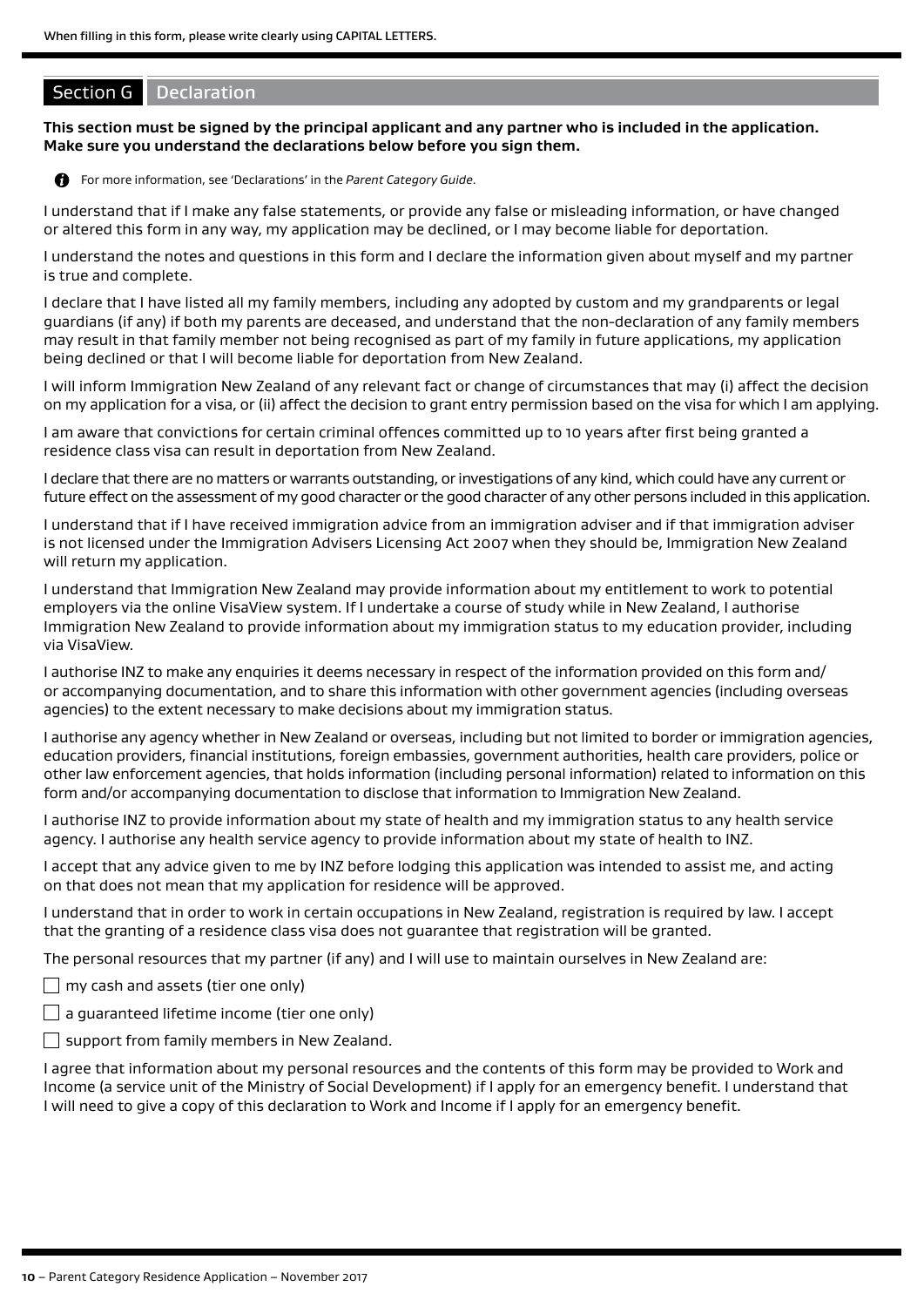I understand that I am not entitled to an emergency benefit, unemployment benefit on grounds of hardship or sickness benefit on grounds of hardship from Work and Income for the first 24 months of my residence in New Zealand unless I can show that I am in hardship. I also understand that if I apply for an emergency benefit, unemployment benefit on grounds of hardship or sickness benefit on grounds of hardship that I will need to show that I cannot support myself and my dependants before any application for emergency benefit, unemployment benefit on grounds of hardship or sickness benefit on grounds of hardship is considered. I understand that my application for an emergency benefit, unemployment benefit on grounds of hardship or sickness benefit on grounds of hardship may be declined if I have deprived myself of income or property, by gift or any other method.

If my application is approved, I agree that the Ministry of Social Development may provide INZ with:

- any information concerning welfare assistance that I (or any other person included in my application for residence) have applied for, or have been granted, during the ten years in which my residence in New Zealand is supported, and
- any information that I provide to the Ministry of Social Development about my sponsor.

Should my residence application be approved, I understand that my resident visa will be subject to the condition under section 55 of the Immigration Act 2009 for ten years, that my sponsor must meet the obligations they agreed to in the *Sponsorship Form for Residence (INZ 1024)*. If my sponsor fails to meet their obligations, I understand I may become liable for deportation.

| Signature of principal applicant $\vert$ |  | Date $ $                                                                     |
|------------------------------------------|--|------------------------------------------------------------------------------|
| Signature of partner                     |  | Date $\vert_{\text{DIPHM} \cup \text{MHY} \cup \text{Y} \cup \text{Y}}\vert$ |

#### Section H | Immigration adviser's details

**This section must be completed by the applicant's immigration adviser. If the applicant has authorised all advisers within an organisation to act on their behalf at A16 , only the person named at A14 must complete this section. If the applicant does not have an immigration adviser, this section does not have to be completed.**

| H1 | Tick the one option that applies to you.                                                                                                                                                                                                                                |
|----|-------------------------------------------------------------------------------------------------------------------------------------------------------------------------------------------------------------------------------------------------------------------------|
|    | I am a licensed immigration adviser under the New Zealand Immigration Advisers Licensing Act 2007. Go to $ n $                                                                                                                                                          |
|    | I am exempt from licensing under the New Zealand Immigration Advisers Licensing Act 2007. Go to $ $ H3                                                                                                                                                                  |
|    | If you are unlicensed when you should be licensed under the Immigration Advisers Licensing Act 2007, Immigration New Zealand will return<br>your client's application. It is an offence to provide immigration advice without holding a licence, unless you are exempt. |
| H2 | Licensed advisers. Please provide your licence details.                                                                                                                                                                                                                 |
|    | Licence type                                                                                                                                                                                                                                                            |
|    | l full<br>$\Box$ provisional $\Box$ limited. List conditions specified in the register.                                                                                                                                                                                 |
|    |                                                                                                                                                                                                                                                                         |
|    |                                                                                                                                                                                                                                                                         |
|    | Licence number $ 2,0 $<br>Go to Section I: Declaration by person assisting the applicant.                                                                                                                                                                               |
|    | Exempt from licensing. Tick one box below to show why you are exempt from licensing.                                                                                                                                                                                    |
|    | I provided immigration advice in an informal or family context only, and I did not provide the advice<br>systematically or for a fee.                                                                                                                                   |
|    | I am a New Zealand member of Parliament or member of their staff and I provided immigration advice<br>as part of my employment agreement.                                                                                                                               |
|    | am a foreign diplomat or consular staff.                                                                                                                                                                                                                                |
|    | am an employee of the New Zealand public service and I provided immigration advice within the scope<br>of my employment agreement.                                                                                                                                      |
|    | I am a lawyer and I hold a current practising certificate as a barrister or as a barrister and solicitor of the<br>High Court of New Zealand.                                                                                                                           |
|    |                                                                                                                                                                                                                                                                         |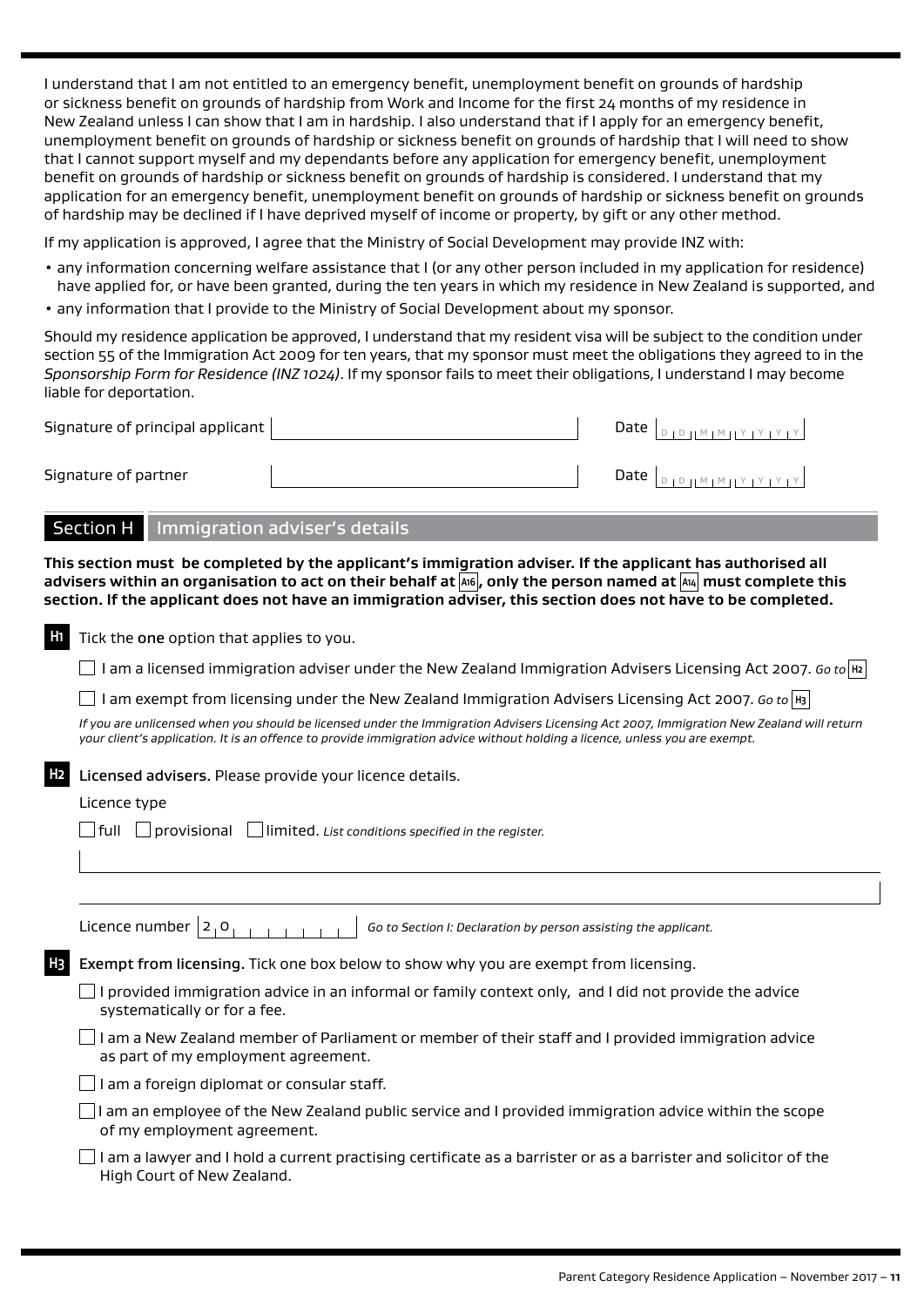$\Box$  I am employed by, or I am working as a volunteer for, a New Zealand community law centre where at least one lawyer is on the employing body of the community law centre or is employed by or working as a volunteer for the community law centre in a supervisory capacity.

I am employed by, or I am working as a volunteer for, a New Zealand citizens advice bureau.

*Go to Section I: Declaration by person assisting the applicant.*

#### Section I Declaration by person assisting the applicant

**This section must be completed and signed by the applicant's immigration adviser, or by any person who has assisted the applicant by providing immigration advice, explaining, translating, or filling in the form for the applicant. If the applicant does not have an immigration adviser, and no one helped the applicant to fill in this form, this section does not have to be completed.**

*If you are unlicensed when you should be licensed under the Immigration Advisers Licensing Act 2007, Immigration New Zealand will return your client's application. It is an offence to provide immigration advice without holding a licence.*

| For more information, go to the Immigration Advisers Authority website www.iaa.govt.nz, or email info@iaa.govt.nz or write to them |  |
|------------------------------------------------------------------------------------------------------------------------------------|--|
| at PO Box 6222, Wellesley Street, Auckland 1141, New Zealand.                                                                      |  |

| Name and address of person assisting applicant | $\Box$ Same as name and address given at $\Box$ or $\Box$ as below. |  |
|------------------------------------------------|---------------------------------------------------------------------|--|
|------------------------------------------------|---------------------------------------------------------------------|--|

Family/last name Given/first name(s)

Organisation name (if applicable) and address

| For help search: www.nzbn.govt.nz | New Zealand Business Number (for New Zealand businesses only) $\vert$ |                     |  |
|-----------------------------------|-----------------------------------------------------------------------|---------------------|--|
| Telephone (daytime)               |                                                                       | Telephone (evening) |  |

| u^ |  |
|----|--|

I understand that after the applicant has signed this form it is an offence for me to change or add further information, change any documents attached to the form, or attach any further documents to the form. However, if changes are needed, the person making the changes must state on the form what information or documents have been changed and give reasons for the changes.

I note that the maximum penalty for this offence is a fine of up to NZ\$100,000 and/or a term of imprisonment of up to seven years.

I certify that the applicant asked me to help them complete this form and any additional forms. I certify that the applicant agreed that the information provided was correct before signing the declaration.

 $\mathbf{I}$ I have assisted the applicant as an interpreter/translator

I have assisted the applicant with recording information on the form

I have assisted the applicant in another way. *Specify*

 $\Box$  I have provided immigration advice (as defined in the Immigration Advisers Licensing Act 2007) and my details in Section I: Immigration adviser's details, are correct.

| Signature of person assisting |  |  |  | T D TEM EM TEY EY EY EY |  |  |  |
|-------------------------------|--|--|--|-------------------------|--|--|--|
|-------------------------------|--|--|--|-------------------------|--|--|--|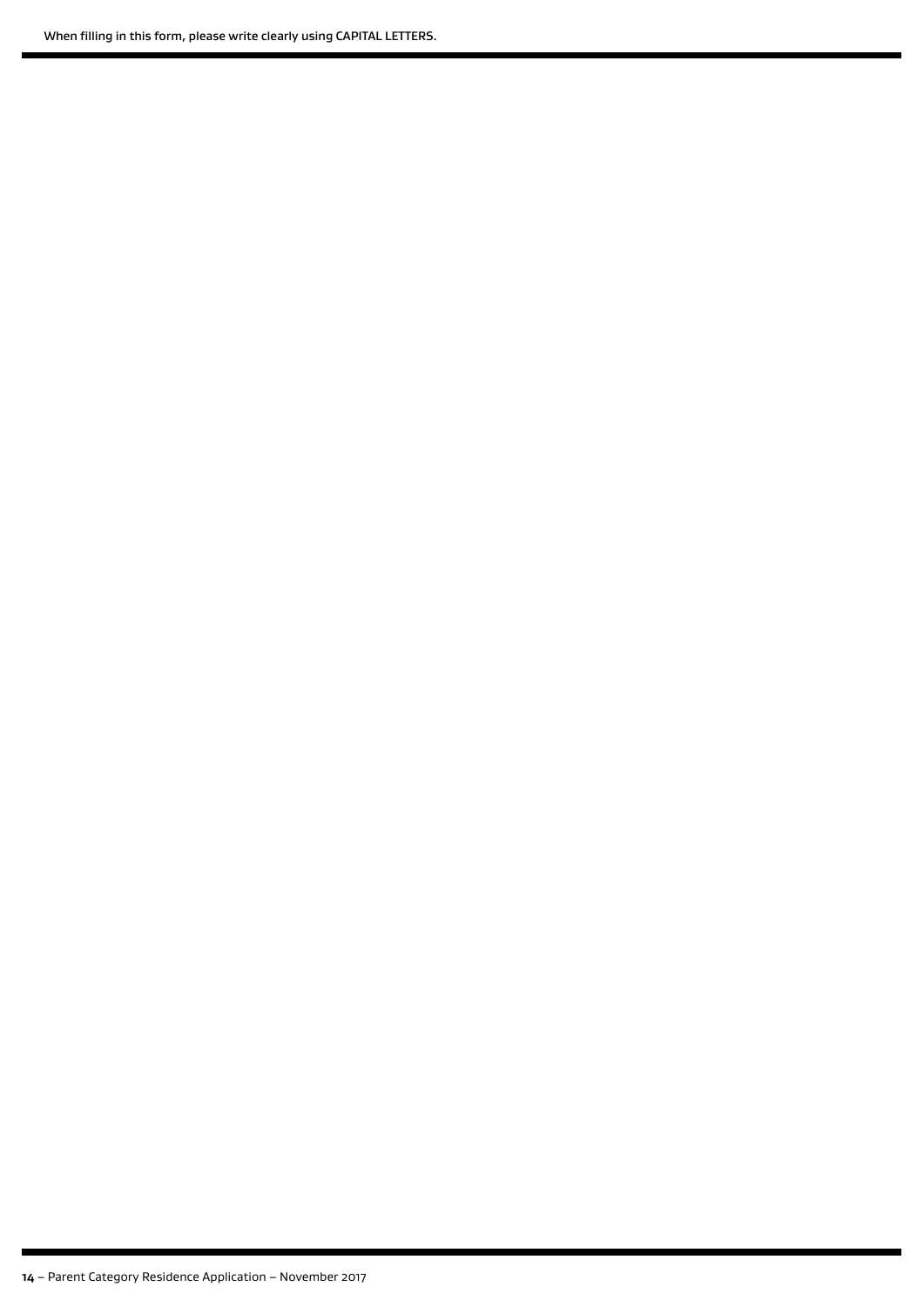# About the information you provide

Immigration New Zealand collects the information about you on this form to decide whether you are eligible for a resident visa. We may also use the information to contact you for research purposes or to advise you on immigration matters.

Collecting the information is authorised by the Immigration Act 2009 and the Immigration Regulations made under that Act. You do not have to provide the information, but if you do not we are likely to decline your application.

It is an offence to employ a person who is not entitled to work in New Zealand. One way for employers to avoid committing this offence is to check a person's entitlement to work with Immigration New Zealand's online VisaView system. VisaView is authorised by legislation.

If you believe that an employer has been given the wrong entitlement information via VisaView you may contact the Immigration Contact Centre (0508 558 855) to request correction of that information.

#### **Deciding whether you are eligible to board a flight to New Zealand**

The information we collect may also be used to determine whether you are allowed to board a flight to New Zealand.

We will not share your personal information with airline check-in agents; however, we will send a boarding message to the airline check-in agent based on the information you have provided in this form.

Immigration New Zealand may also share the information you have provided with other government agencies that are entitled to it by law, or with other agencies (as you have agreed in the declaration).

You are able to ask for the information we hold about you and have any of it corrected if you think it is necessary. The address of Immigration New Zealand is PO Box 1473, Wellington 6140, New Zealand. This is not where your application should be sent.

#### **Other documents we may need or you may wish to send**

We may ask for additional documents or information so that we can consider it with this application.

You may wish to send other documents or information so that we can consider it with this application. Send photocopies only (not original documents), as these documents will not be returned to you. If we need to see an original document, we will ask you to produce it later.

Section J Paying your application fee and immigration levy

To find out how much the fee and immigration levy is and where to send your application, use our office and fees finder at **[www.immigration.govt.nz/fees](https://www.immigration.govt.nzwww.immigration.govt.nz/fees).**

Note: some offshore offices do not accept credit cards. The office and fees finder contains information about alternative methods of payment.

# Your application fee and immigration levy

Amount you are paying:

Amount Currency *(e.g. NZD, USD, RMB)*

Application number

*(office use only)*

# Preferred methods of payment

We recommend that you use one of the following methods of payment for better security and faster processing:

 $\Box$  Visa

 $\Box$  Bank cheque/bank draft

Credit card (choose one)

| Mastercard |  |
|------------|--|
|            |  |

SWITCH card (UK only) *SWITCH card Issue number*

*Name of cardholder*

*Card number*

\_\_\_\_\_\_\_\_\_\_\_\_\_\_\_\_\_\_\_\_\_\_\_\_\_\_\_\_\_\_\_

| CVC/CVV number |  |  |  |
|----------------|--|--|--|
|----------------|--|--|--|

*Note: your CVC/CVV number is the three-digit number found on the signature strip on the back of your credit card.*

*Expiry date*  $\boxed{D \quad D \mid M \mid M \mid Y \mid Y \mid Y \mid Y}$ 

Signature of cardholder

 $Date$   $D D U M M M H Y Y Y Y$ 

# Other methods of payment

Personal cheque. *Note that we will hold your application for 10 working days to allow the cheque to be cleared.*

Cash. *Our New Zealand offices do not accept cash. Most of our offices outside New Zealand do not accept cash.*

**We do not accept money orders.**